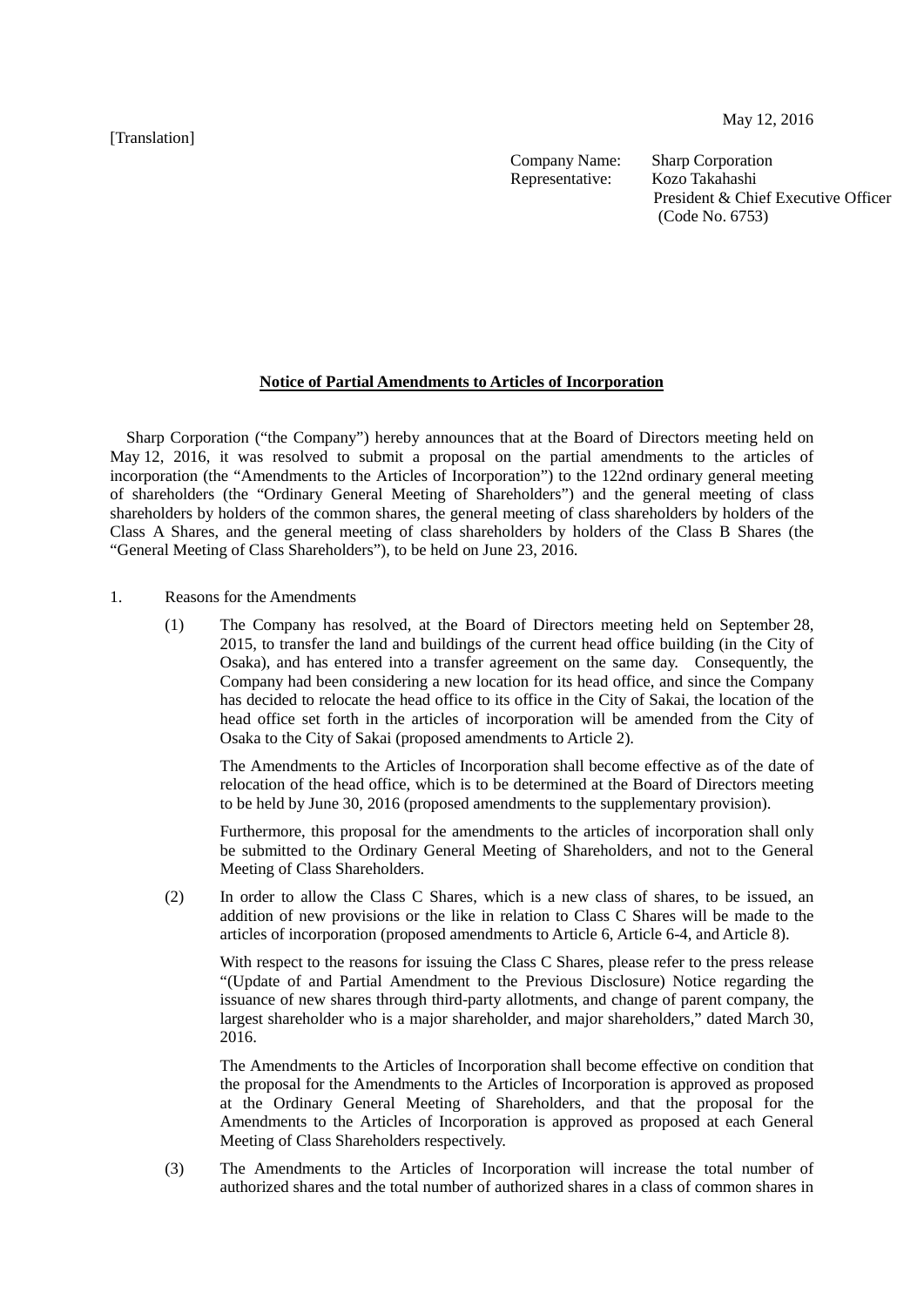preparation for the issuance of common shares by exercising the put options of the Class A Shares and Class B Shares and for the issuance of common shares by exercising the call options of the Class C Shares (proposed amendments to Article 6).

The Amendments to the Articles of Incorporation shall become effective on condition that all the common shares and Class C Shares relating to the capital increase through thirdparty allotment, which is to be proposed at the Ordinary General Meeting of Shareholders, are issued.

(4) The Company has decided to allot share options to the directors (excluding the outside directors), corporate officers, and employees of the Company, the Company's domestic subsidiaries, and the Company's domestic affiliated companies, as stock options (for details, please refer to the press release "Allotment of stock options (Share Options)," dated today); and in order to conduct the allotment of share options in an agile and flexible manner, in addition to the Board of Directors, the President & Chief Executive Officer will be added to the body by which an approval will be granted under Article 244, Paragraph 3 of the Companies Act regarding the subscription agreement for the total number of share options to be entered between the Company and a person who intends to subscribe for the share options (proposed amendments to Article 6-5).

This proposal for the amendments to the articles of incorporation shall only be submitted to the Ordinary General Meeting of Shareholders, and not to the General Meeting of Class Shareholders.

(5) The amendment serves to organize the provisions on the record date of the general meeting of class shareholders (proposed amendments to Article 17-2).

This proposal for the amendments to the articles of incorporation shall only be submitted to the Ordinary General Meeting of Shareholders, and not to the General Meeting of Class Shareholders.

2. Details of Amendments

Details of the proposed amendments are as indicated in Appendix.

3. Schedule of the Amendments to the Articles of Incorporation

| May 12, 2016 (Thu.)  | Resolution of the Board of Directors meeting relating to the<br>Amendments to the Articles of Incorporation                                                                                                                                           |
|----------------------|-------------------------------------------------------------------------------------------------------------------------------------------------------------------------------------------------------------------------------------------------------|
| June 23, 2016 (Thu.) | Resolution of the Board of Directors meeting relating to a proposal for<br>the Amendments to the Articles of Incorporation to be discussed by<br>each general meeting of shareholders<br>Resolution of each general meeting of shareholders (planned) |

End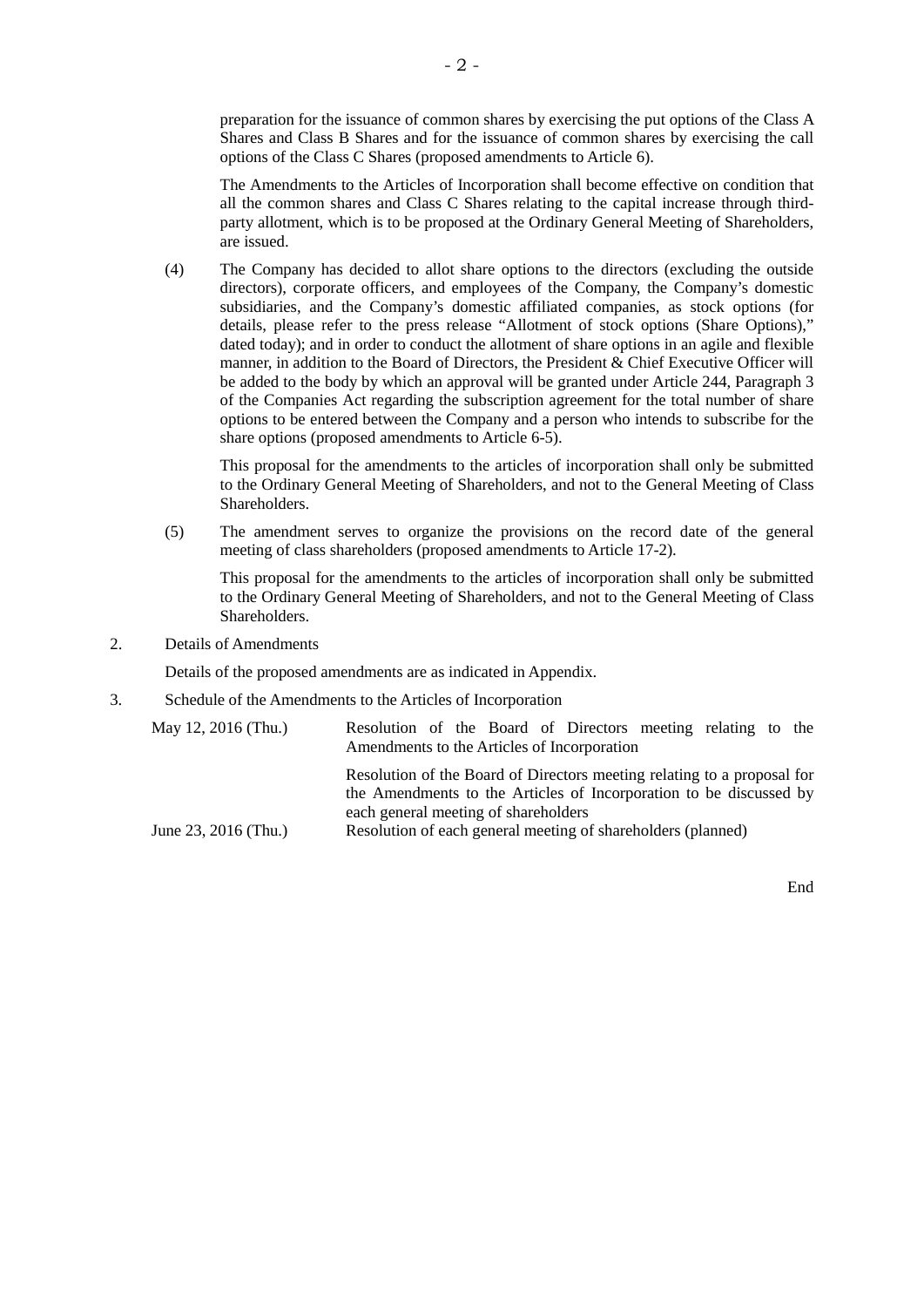## Contents of Amendment

(Amendments are underlined.)

| <b>Current Articles of Incorporation</b>                                                                                                                                                                                                                                                                                                                 | Proposed Amendment                                                                                                                                                                                                                                                                                                                                                                                                                                                                                                                                                                                                                                                                                                                                                                                                                                                                                                                                                                                                                                                                                                                                                                                                                                                                                                                                                                                                                             |  |  |
|----------------------------------------------------------------------------------------------------------------------------------------------------------------------------------------------------------------------------------------------------------------------------------------------------------------------------------------------------------|------------------------------------------------------------------------------------------------------------------------------------------------------------------------------------------------------------------------------------------------------------------------------------------------------------------------------------------------------------------------------------------------------------------------------------------------------------------------------------------------------------------------------------------------------------------------------------------------------------------------------------------------------------------------------------------------------------------------------------------------------------------------------------------------------------------------------------------------------------------------------------------------------------------------------------------------------------------------------------------------------------------------------------------------------------------------------------------------------------------------------------------------------------------------------------------------------------------------------------------------------------------------------------------------------------------------------------------------------------------------------------------------------------------------------------------------|--|--|
| (Location of Head Office)<br>Article 2<br>The Company shall have its head office in the City of<br>Osaka.                                                                                                                                                                                                                                                | (Location of Head Office)<br>Article 2<br>The Company shall have its head office in the City of<br>Sakai.                                                                                                                                                                                                                                                                                                                                                                                                                                                                                                                                                                                                                                                                                                                                                                                                                                                                                                                                                                                                                                                                                                                                                                                                                                                                                                                                      |  |  |
| (Total Number of Authorized Shares)<br>Article 6<br>The total number of shares to be issued by the<br>Company shall be 5 billion shares, and the total<br>number of shares of each class to be issued by the<br>Company shall be as follows.<br>common shares<br>5 billion shares<br>Class A shares<br>200,000 shares<br>25,000 shares<br>Class B shares | (Total Number of Authorized Shares)<br>Article 6<br>The total number of shares to be issued by the<br>Company shall be 10 billion shares, and the total<br>number of shares of each class to be issued by the<br>Company shall be as follows.<br>common shares<br>10 billion shares<br>Class A shares<br>200,000 shares<br>Class B shares<br>25,000 shares<br>Class C shares<br>11,363,636 shares                                                                                                                                                                                                                                                                                                                                                                                                                                                                                                                                                                                                                                                                                                                                                                                                                                                                                                                                                                                                                                              |  |  |
| (New)                                                                                                                                                                                                                                                                                                                                                    | (Class C shares)<br>Article 6-4<br>The details of the Class C Shares issued by the<br>Company shall be prescribed from the next<br>paragraph to paragraph 8.<br>(2) Dividends from surplus<br>If the Company is to pay a dividend from surplus<br>using the record date belonging to a business year, it<br>shall pay the dividend to shareholders who hold<br>Class C Shares (the "Class C Shareholders") and<br>registered pledgees of the Class C Shares (together<br>the Class C Shareholders, "Class<br>with<br>Shareholders, Etc.") entered or recorded in the final<br>shareholders resister as at the record date (the<br>"Record Date for Dividends" in this Article) by the<br>of dividend<br>amount<br>from surplus<br>monetary<br>calculated by multiplying the amount of dividend per<br>common share by the conversion ratio provided for<br>in Paragraph 5, Item 2 per the Class C Share (the<br>amount paid by such dividend per share of Class C<br>Shares is referred to as the "Class C Dividend")<br>ranking pari-passu with the Common Shareholders,<br>etc. entered or recorded in the final shareholders<br>resister as at the Record Date for Dividends.<br>fraction of less than one yen that arises in the amount<br>calculated by multiplying the Class C Dividend by<br>the number of the Class C Shares owned by each<br>Class C Shareholders, Etc. is to be rounded down.<br>(3) Distribution of residual assets |  |  |
|                                                                                                                                                                                                                                                                                                                                                          | If the Company is to distribute residual assets, it shall<br>distribute residual assets to the Class C Shareholders,<br>Etc. by the monetary amount of distribution of<br>residual assets calculated by multiplying the amount<br>of residual assets to be distributed per common share<br>by the conversion ratio provided for in Paragraph 5,                                                                                                                                                                                                                                                                                                                                                                                                                                                                                                                                                                                                                                                                                                                                                                                                                                                                                                                                                                                                                                                                                                |  |  |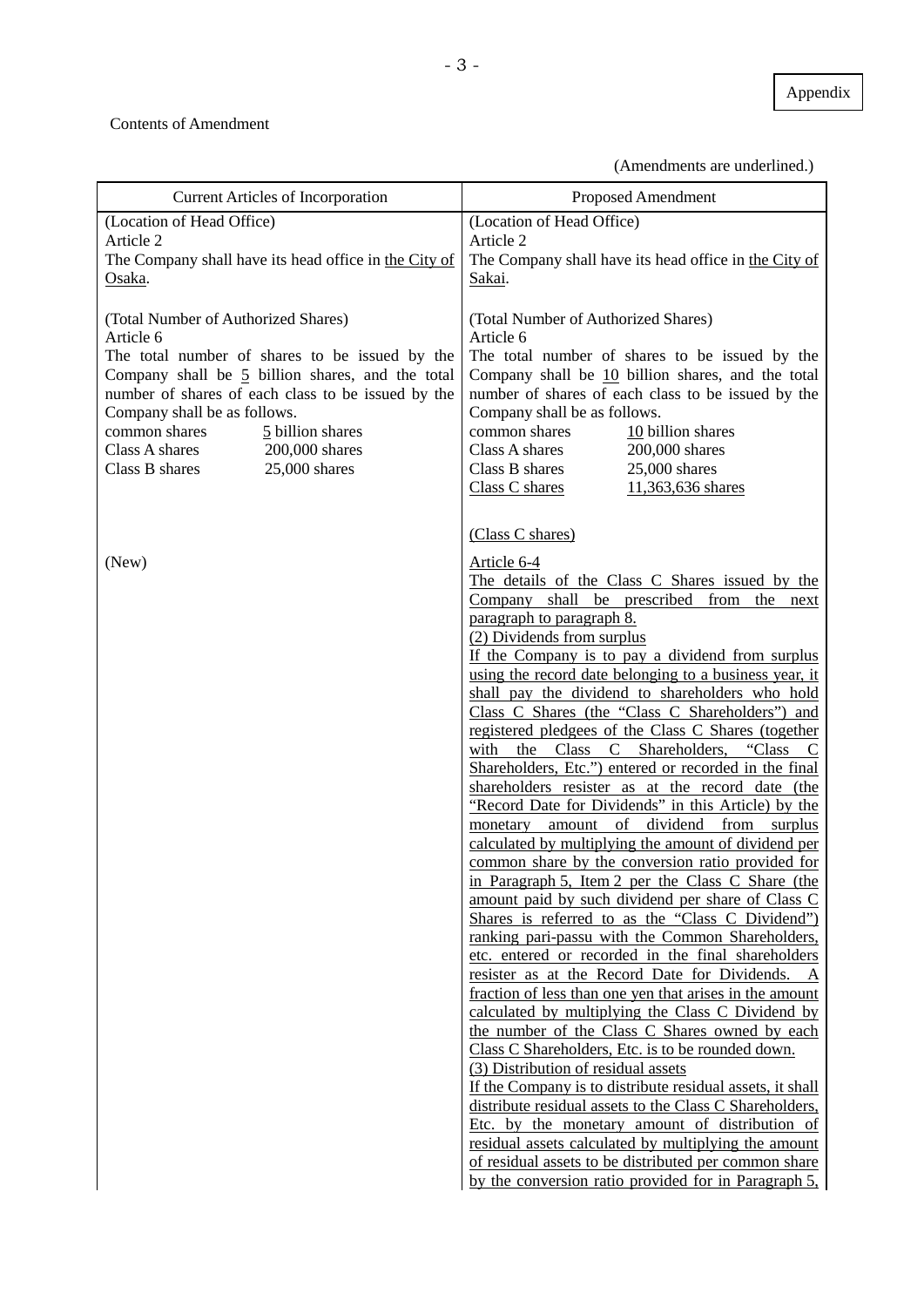| Item 2 per the Class C Share (the amount paid by      |
|-------------------------------------------------------|
| such distribution per share of Class C Shares is      |
| the "Class C Residual"<br>referred to as<br>Assets    |
| Distribution Amount") ranking pari-passu with the     |
| Common Shareholders, etc. A fraction of less than     |
| one yen that arises in the amount calculated by       |
| multiplying the Class C Residual Assets Distribution  |
| Amount by the number of the Class C Shares owned      |
| by each Class C Shareholders, Etc. is to be rounded   |
| down.                                                 |
| (4) Voting rights                                     |
| Class C Shareholders do not have voting rights at     |
| meetings of shareholders<br>general<br>and<br>general |
| meetings of class shareholders constituted by Class C |
| Shareholders unless otherwise provided for in laws.   |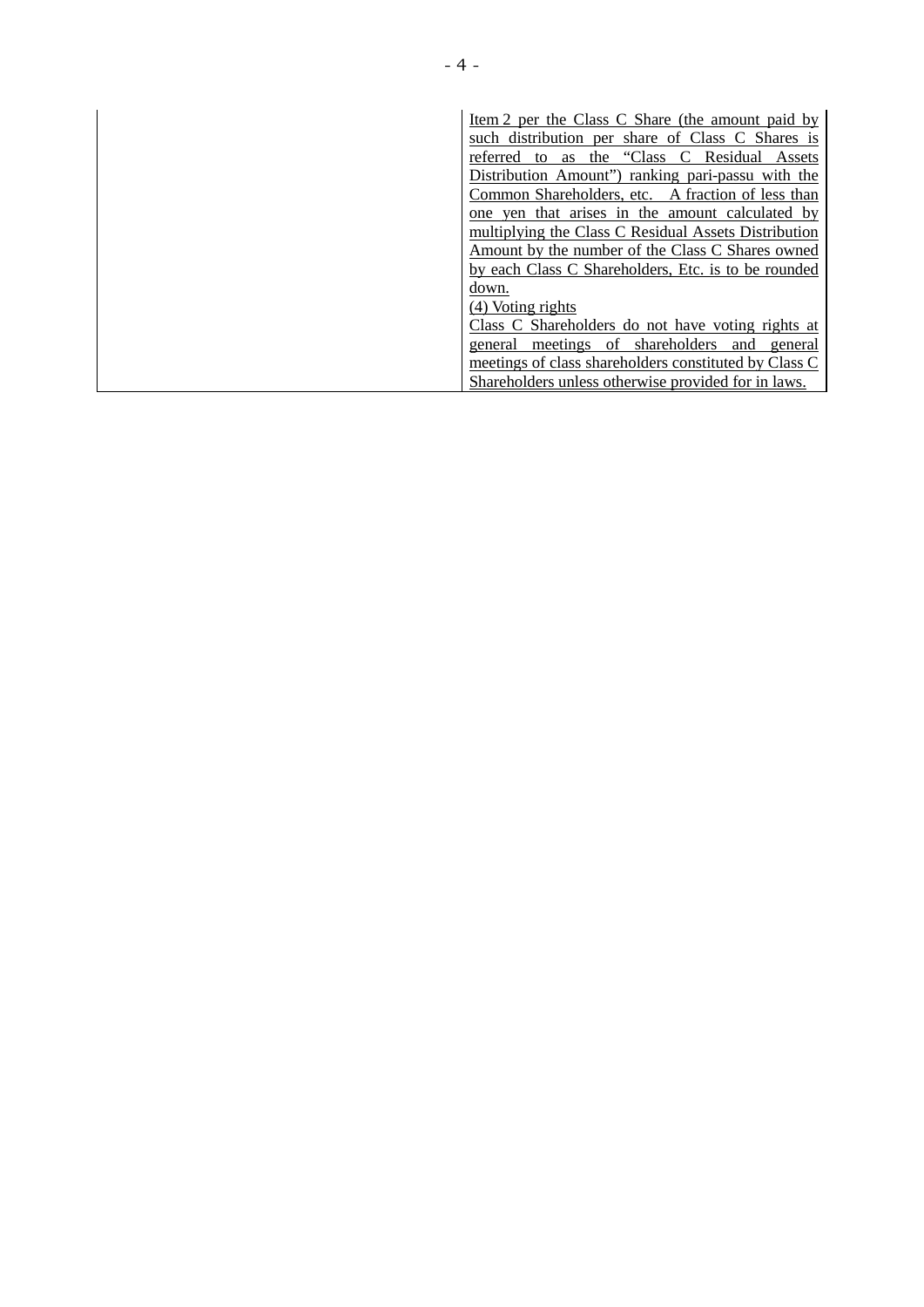| <b>Current Articles of Incorporation</b> | Proposed Amendment                                                                            |  |  |
|------------------------------------------|-----------------------------------------------------------------------------------------------|--|--|
|                                          | (5) Call option the consideration for which is                                                |  |  |
|                                          | common shares                                                                                 |  |  |
|                                          | On and after July 1, 2017, the Company may                                                    |  |  |
|                                          | acquire all or some of the Class C Shares in                                                  |  |  |
|                                          | exchange for delivery of the number of                                                        |  |  |
|                                          | common shares calculated by multiplying                                                       |  |  |
|                                          | the number of Class C Share by the                                                            |  |  |
|                                          | conversion ratio provided for in Item 2 per<br>the Class C Share to the extent permissible    |  |  |
|                                          | under law and regulations on the coming of                                                    |  |  |
|                                          | the day to be separately determined by the                                                    |  |  |
|                                          | Board of Directors meeting.<br>If the                                                         |  |  |
|                                          | Company acquires some of the Class C                                                          |  |  |
|                                          | Shares, it may decide the Class C Shares to                                                   |  |  |
|                                          | acquire on a pro rata basis or by other                                                       |  |  |
|                                          | method<br>reasonable<br>to<br>be<br>separately                                                |  |  |
|                                          | by the Board of Directors<br>determined                                                       |  |  |
|                                          | meeting.                                                                                      |  |  |
|                                          | The conversion ratio of Class C Shares                                                        |  |  |
|                                          | should be 100.                                                                                |  |  |
|                                          | (6) Restrictions on assignment<br>Any acquisition of Class C Shares by assignment             |  |  |
|                                          | requires the approval of the Company's Board of                                               |  |  |
|                                          | Directors.                                                                                    |  |  |
|                                          | (7) Consolidation of shares or share split; allotment                                         |  |  |
|                                          | of shares without contribution, etc.                                                          |  |  |
|                                          | When consolidating or splitting shares, the<br>1.                                             |  |  |
|                                          | Company shall consolidate or split the Class                                                  |  |  |
|                                          | C Shares at the same time and the same rate                                                   |  |  |
|                                          | as the common shares.                                                                         |  |  |
|                                          | When<br>allotting the shares without<br>contribution or the share options without             |  |  |
|                                          | contribution (including those attached to                                                     |  |  |
|                                          | bonds with a share option, the same shall                                                     |  |  |
|                                          | apply hereinafter in this Article), the                                                       |  |  |
|                                          | Company shall allot the Class C Shares                                                        |  |  |
|                                          | without contribution or the share options                                                     |  |  |
|                                          | without contribution for which the Class C                                                    |  |  |
|                                          | Shares are the underlying shares to the Class                                                 |  |  |
|                                          | C Shareholders at the same time and same                                                      |  |  |
|                                          | rate as the Company allots the common<br>shares without contribution or the share             |  |  |
|                                          | options without contribution for which the                                                    |  |  |
|                                          | common shares are the underlying shares to                                                    |  |  |
|                                          | the shareholders who hold common shares                                                       |  |  |
|                                          | (including to practically conform with the                                                    |  |  |
|                                          | number of shares underlying the share                                                         |  |  |
|                                          | options).                                                                                     |  |  |
|                                          | 3.<br>When issuing the shares for subscription by                                             |  |  |
|                                          | granting an entitlement to an allotment of                                                    |  |  |
|                                          | shares to the shareholders (including the                                                     |  |  |
|                                          | disposition of treasury shares) or issuing the<br>share options by granting an entitlement to |  |  |
|                                          | an allotment of share options to the                                                          |  |  |
|                                          | shareholders (including the disposition of                                                    |  |  |
|                                          |                                                                                               |  |  |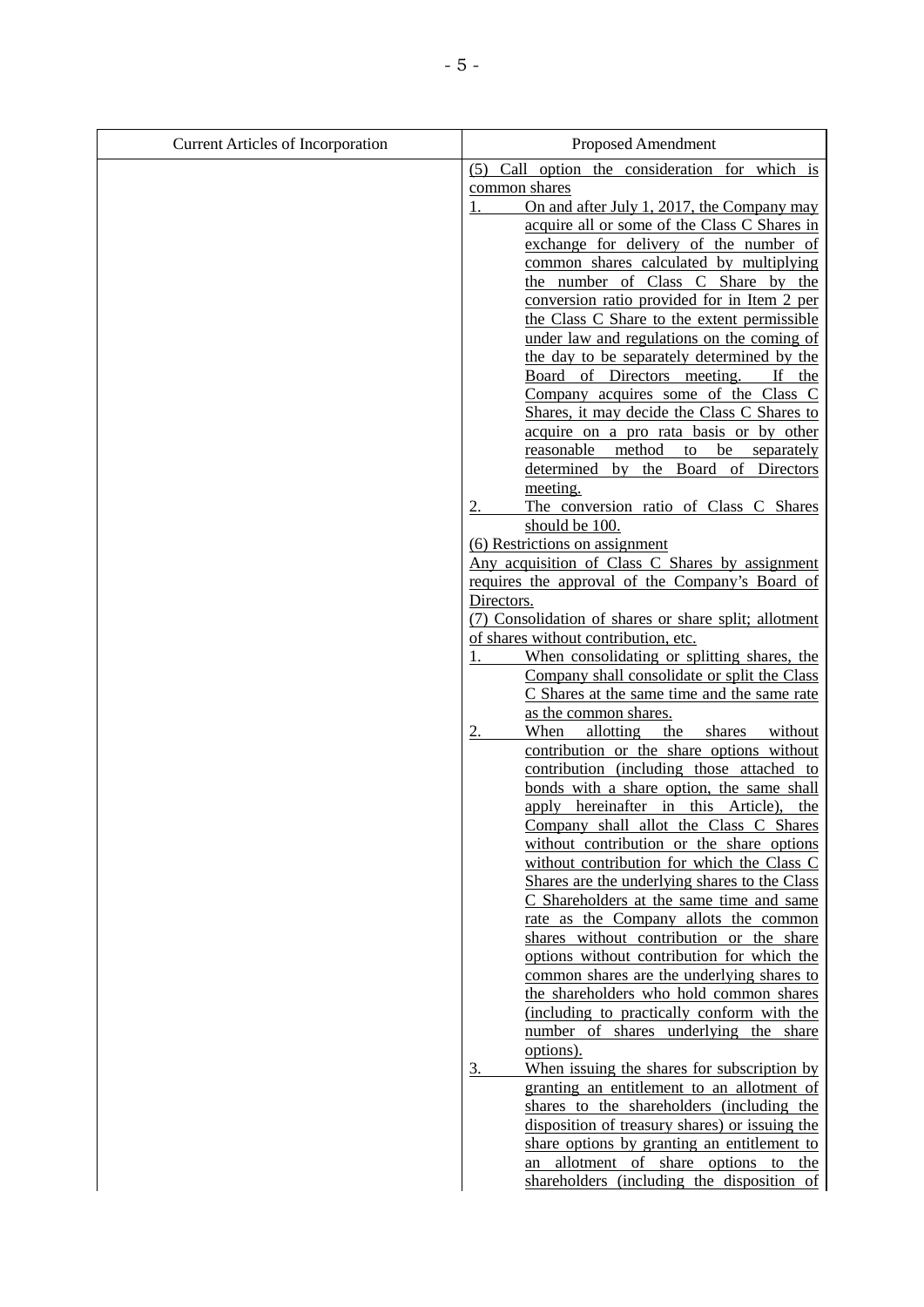|    | their own share options), the Company shall          |
|----|------------------------------------------------------|
|    | grant an entitlement to the allotment of the         |
|    | Class C Shares or share options for which            |
|    | the Class C Shares are the underlying shares         |
|    | to the Class C Shareholders at the same time         |
|    | and the same rate as the Company grants              |
|    | entitlements to the allotment of common              |
|    | shares or share options for which the                |
|    | common shares are the underlying shares to           |
|    | the shareholders who hold common shares              |
|    | (including to practically conform with the           |
|    | number of shares underlying the share                |
|    | options) under fair conditions in terms of the       |
|    | amount to be paid for the shares or share            |
|    | options for subscription, or the value of the        |
|    | property to be contributed when such share           |
|    | options are exercised.                               |
| 4. | Except for the cases listed in the preceding         |
|    | items, the Company will not implement                |
|    | share split or consolidation of shares, or an        |
|    | allotment of shares without contribution or          |
|    | without contribution<br>share options<br>in          |
|    | relation to Class C Shares, and will not grant       |
|    | an entitlement to the allotment of shares for        |
|    | subscription<br>share<br>options<br><b>or</b><br>for |
|    | subscription to Class C Shareholders.                |
|    |                                                      |